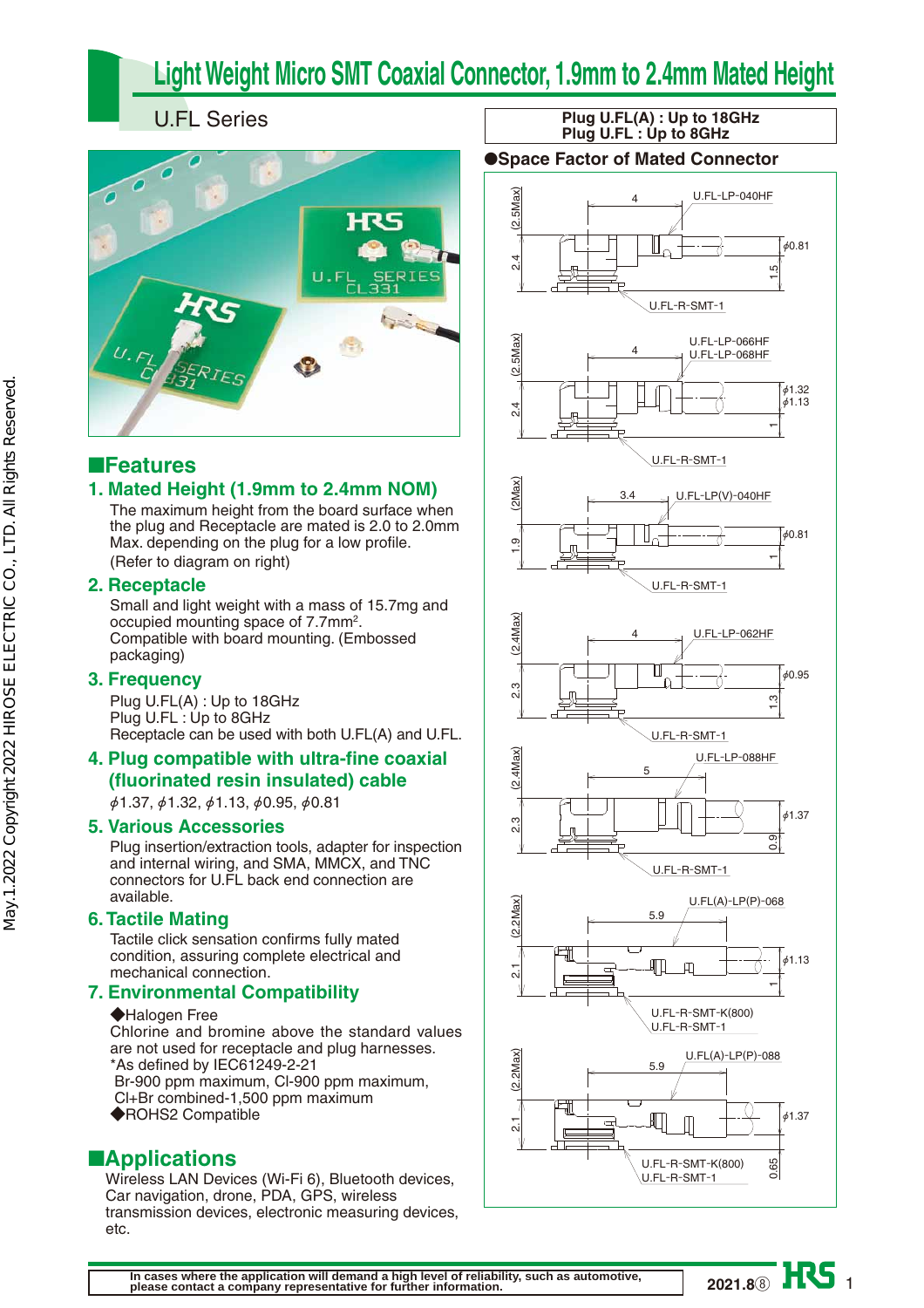## ■**Product Specifications**

| Ratings                                                                                 | Nominal characteristic impedance                 |                                                                                                                    | $50\Omega$                                   | Operating temperature range                                                                                                                                                          | $-40^{\circ}$ C to $+105^{\circ}$ C                                                                                                                | Storage temperature range |  | $-30^{\circ}$ C to $+70^{\circ}$ C                       |
|-----------------------------------------------------------------------------------------|--------------------------------------------------|--------------------------------------------------------------------------------------------------------------------|----------------------------------------------|--------------------------------------------------------------------------------------------------------------------------------------------------------------------------------------|----------------------------------------------------------------------------------------------------------------------------------------------------|---------------------------|--|----------------------------------------------------------|
|                                                                                         | Frequency range                                  |                                                                                                                    | DC to 8GHz                                   | Operating humidity                                                                                                                                                                   | 90%RH max.                                                                                                                                         | Storage humidity          |  | 90%RH max.                                               |
| Item                                                                                    |                                                  | Specification                                                                                                      |                                              | Conditions                                                                                                                                                                           |                                                                                                                                                    |                           |  |                                                          |
| 1. Contact resistance                                                                   |                                                  | Center: $20 \text{m}\Omega$ max. (50m $\Omega$ max.)<br>Outer : 10m $\Omega$ max. (20m $\Omega$ max.)<br>(U.FL(A)) |                                              | 10mA max.                                                                                                                                                                            |                                                                                                                                                    |                           |  |                                                          |
|                                                                                         | 2. Insulation resistance                         | 500MQmin.                                                                                                          |                                              |                                                                                                                                                                                      | <b>100V DC</b>                                                                                                                                     |                           |  |                                                          |
|                                                                                         | 3. Withstanding voltage                          |                                                                                                                    | No flashover or insulation breakdown.        |                                                                                                                                                                                      | 200V AC / 1 minute                                                                                                                                 |                           |  |                                                          |
|                                                                                         |                                                  |                                                                                                                    | Cable Type                                   |                                                                                                                                                                                      | $DC \sim 3GHz$                                                                                                                                     | $3\neg$ 6GHz              |  | $6 \sim 8$ GHz                                           |
|                                                                                         |                                                  | U.FL-LP-040HF                                                                                                      | 60.81                                        |                                                                                                                                                                                      | $1.3$ Max                                                                                                                                          | 1.35 Max                  |  | $1.4$ Max                                                |
|                                                                                         |                                                  | $U.FL-LP(V)-040HF$                                                                                                 | 60.81                                        |                                                                                                                                                                                      |                                                                                                                                                    | $1.3$ Max                 |  |                                                          |
|                                                                                         |                                                  | U.FL-LP-068HF                                                                                                      | 61.13                                        |                                                                                                                                                                                      | $1.3$ Max                                                                                                                                          | $1.4$ Max                 |  | $1.6$ Max                                                |
|                                                                                         |                                                  | U.FL-LP-066HF                                                                                                      | 61.32                                        |                                                                                                                                                                                      | $1.3$ Max                                                                                                                                          | $1.5$ Max                 |  | $1.7$ Max                                                |
| 4. V.S.W.R.*                                                                            |                                                  | U.FL-LP-062HF                                                                                                      | $\phi$ 0.95                                  |                                                                                                                                                                                      | $1.3$ Max                                                                                                                                          |                           |  | $1.4$ Max                                                |
|                                                                                         |                                                  | U.FL-LP-088HF<br>61.37                                                                                             |                                              |                                                                                                                                                                                      | 1.3 Max                                                                                                                                            | $1.4$ Max                 |  | $1.6$ Max                                                |
|                                                                                         |                                                  | $U.FL(A)-LP(P)-068$<br>$\phi$ 1.13                                                                                 |                                              |                                                                                                                                                                                      | $1.3$ Max                                                                                                                                          | $1.4$ Max                 |  | 6-9GHz: 1.5 Max<br>9-12GHz: 1.6 Max<br>12-15GHz: 1.7 Max |
|                                                                                         |                                                  | $U.FL(A)-LP(P)-088$<br>$\phi$ 1.37                                                                                 |                                              |                                                                                                                                                                                      |                                                                                                                                                    |                           |  | 15-18GHz: 2.0 Max                                        |
| 5. Female Contact<br>0.15N Min./0.1N Min. (062 Plug, U.FL(A))<br><b>Retention Force</b> |                                                  |                                                                                                                    | Measured with $\phi$ 0.475 pin gauge         |                                                                                                                                                                                      |                                                                                                                                                    |                           |  |                                                          |
| 6. Durability                                                                           | (mating / un-mating,<br>with corresponding plug) | Contact resistance<br>Initial Value +5m $\Omega$                                                                   |                                              |                                                                                                                                                                                      | 30 cycles                                                                                                                                          |                           |  |                                                          |
| 7. Vibration                                                                            |                                                  |                                                                                                                    | No electrical discontinuity of $1\mu s$ min. |                                                                                                                                                                                      | Frequency: 10 to 100Hz, single amplitude of 1.5mm,<br>acceleration of 59m/s <sup>2</sup> , for 5 cycles in the direction of each<br>of the 3 axis. |                           |  |                                                          |
| 8. Shock                                                                                |                                                  |                                                                                                                    | No damage, cracks or parts dislocation.      |                                                                                                                                                                                      | Acceleration of 735m/s <sup>2</sup> , 11ms duration, sine half-wave<br>waveform, 3 cycles in each of 3 axes.                                       |                           |  |                                                          |
| 9. Humidity<br>(Steady state)                                                           |                                                  | <b>Insulation Resistance</b><br>10MΩ min. (High Temperature)<br>500 $M\Omega$ min. (When Dry)                      |                                              | 96 hours at temperature of 40°C and humidity of 95%.                                                                                                                                 |                                                                                                                                                    |                           |  |                                                          |
|                                                                                         | 10. Temperature cycle                            | No damage, cracks or parts dislocation.<br>Contact resistance : 25mΩ max. (Center)<br>$15m\Omega$ max. (Outer)     |                                              | Temperature: -40°C $\rightarrow$ +5 to +35°C $\rightarrow$ +105°C $\rightarrow$ +5 to +35°C<br>Time: 30min. $\rightarrow$ 3min. $\rightarrow$ 30min. $\rightarrow$ 3min.<br>5 cycles |                                                                                                                                                    |                           |  |                                                          |
| 11. Salt spray                                                                          |                                                  | V.S.W.R.<br>Satisfies initial value                                                                                |                                              |                                                                                                                                                                                      | 5% salt water solution, 48 hours                                                                                                                   |                           |  |                                                          |

\*V.S.W.R. Measurement System

The above V.S.W.R. standard values were measured using the measurement connection shown below.



Note 1 : Cable type connectors were measured with SMA conversion adapters attached to both ends of the harness product of a suitable 100cm cable.

Note 2 : Board type connectors were mounted to a 50Ω glass epoxy board and measurements were conducted with SMA conversion adapters attached.

## ■**Material / Finish**

### ●**Plug-right angle**

| Part                  | Material                | Finish/Remarks                                                |  |
|-----------------------|-------------------------|---------------------------------------------------------------|--|
| Shell                 | Phosphor bronze         | Silver plated / Nickel plated (Contact gold plated) (U.FL(A)) |  |
|                       | PBT, Color: Gray        | UL94HB (LP(V)-040HF)                                          |  |
| Insulator             | LCP, Color: Milky-white | UL94V-0 (040HF,066HF, 068HF, 062HF, 088HF)                    |  |
|                       | LCP (Black)             | $UL94V-0$ (U.FL(A))                                           |  |
| Female center contact | Phosphor bronze         | Gold plated                                                   |  |

### ●**Receptacle**

| Part                | Material                | Finish/Remarks                                            |  |
|---------------------|-------------------------|-----------------------------------------------------------|--|
| Shell               | Phosphor bronze         | Silver plated (U.FL-R-SMT-1) / Gold Plated (U.FL-R-SMT-K) |  |
|                     | LCP, Color: Milky-white | UL94V-0 (U.FL-R-SMT-1)                                    |  |
| Insulator           | LCP (Black)             | UL94V-0 (U.FL-R-SMT-K)                                    |  |
| Male center contact | <b>Brass</b>            | Gold plated                                               |  |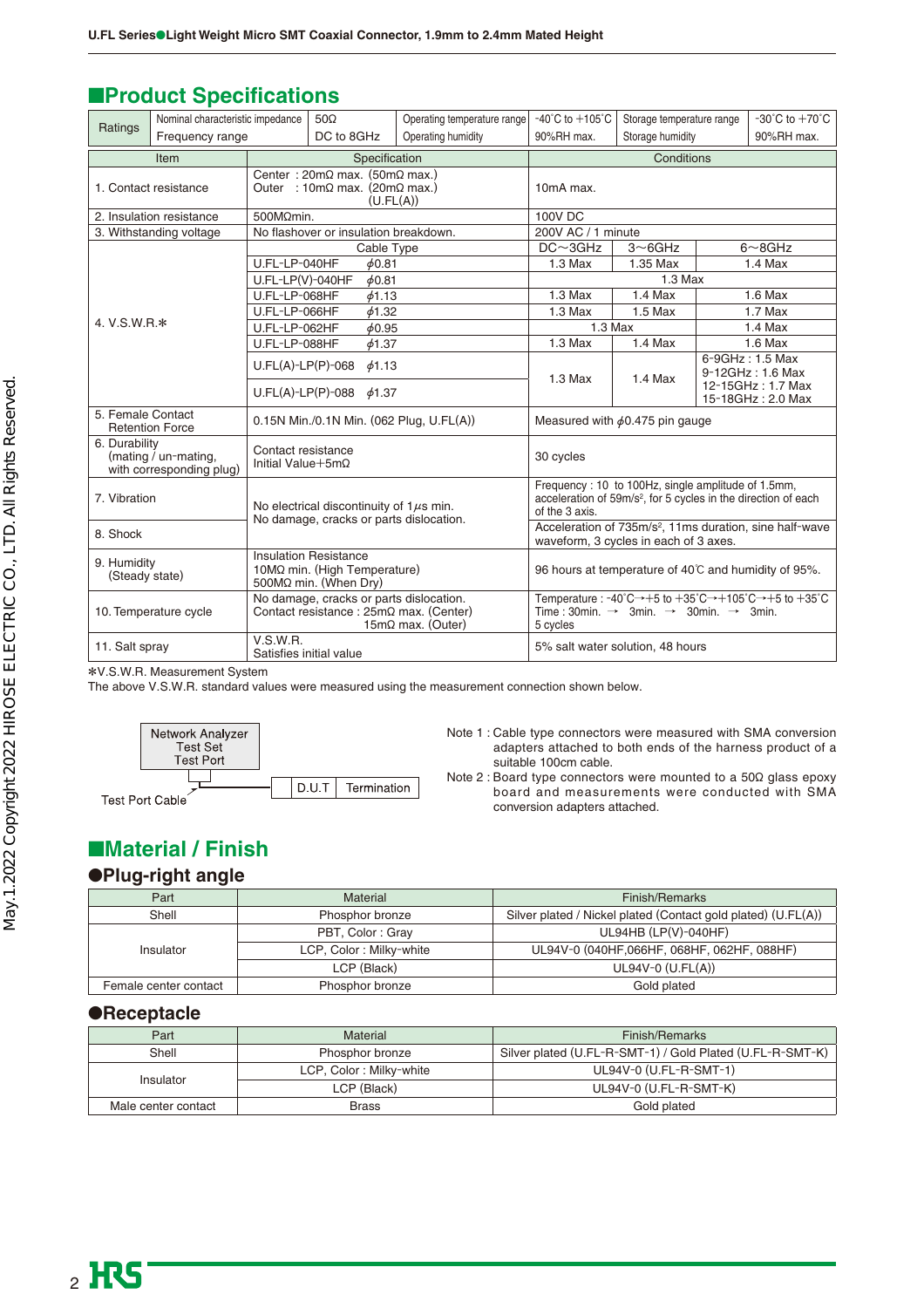## ■**Receptacle**





## **Shell : Silver plated**

| Part No.                                       | HRS No. | Packaging    | Weight / EA |
|------------------------------------------------|---------|--------------|-------------|
| U.FL-R-SMT-1(01) 331-0472-2 01                 |         | 100 pcs/pack |             |
| U.FL-R-SMT-1(60) 331-0472-2 60 4,000 pcs/reel  |         |              | 15.7/mq     |
| U.FL-R-SMT-1(80) 331-0472-2 80 10,000 pcs/reel |         |              |             |

## **B** Recommended **PCB Mounting Pattern**



## B **Recommended Metal Mask Dimensions**



Mask Thickness : 0.1mm/0.12mm

(Note 1) The sales unit of the (01) specification receptacle is one pack (100 units per pack). Please order based on the number of packs.<br>(Note 2) The sales unit of the (60) specification receptacle is 1 reel (4,000 pcs p

reel), so please order based on number of reels. (Note 4) Tolerance value of mold resin applied to center contact.



### **Embossed Carrier Tape Dimensions(IEC 60286-3 compliant) Embossed Carrier Tape Dimensions**



U.FL-R-SMT-1(80) / U.FL-R-SMT-K(800) : 4mm pitch

## B**Reel Dimensions**



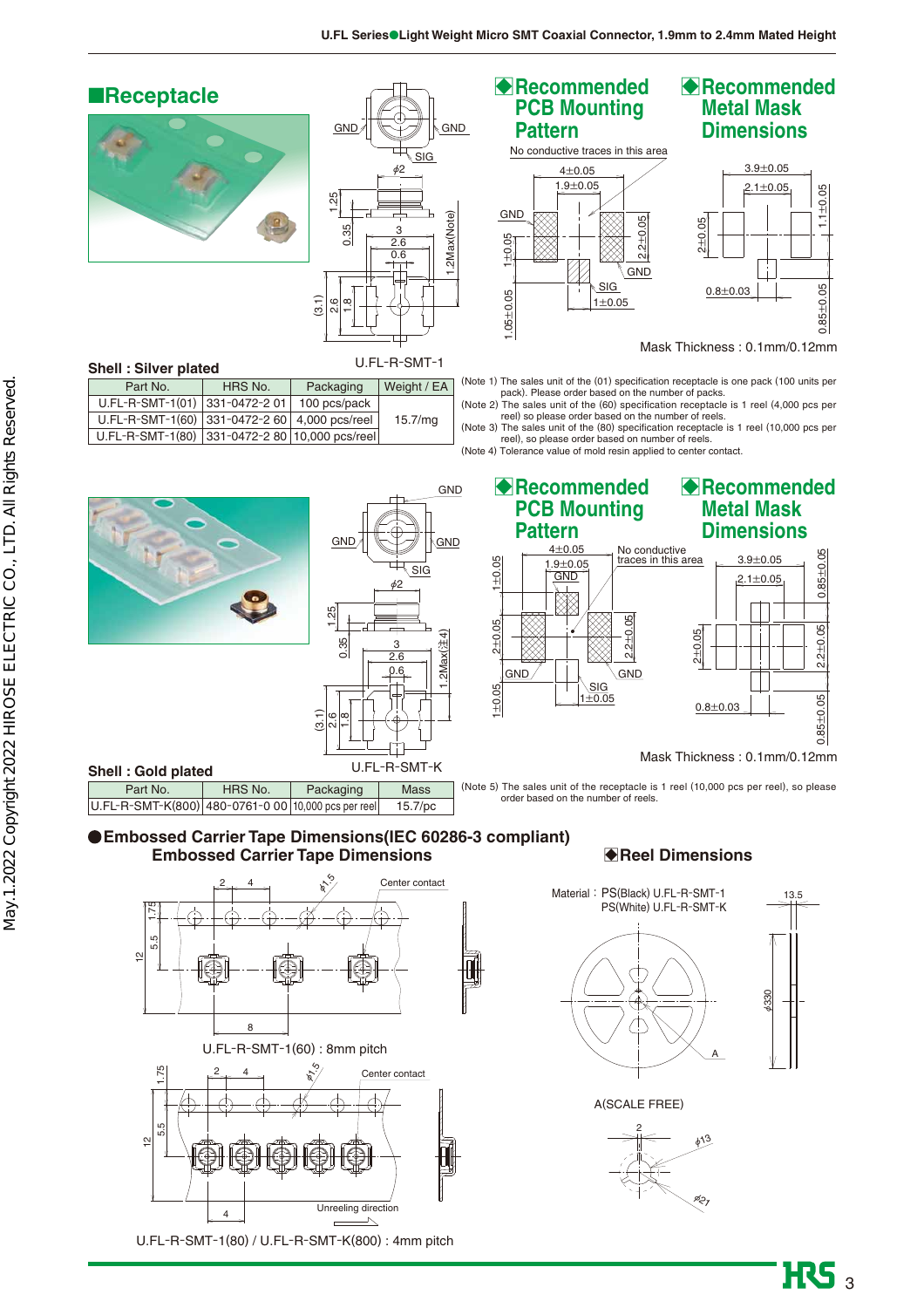## ■**Plug (Center Solder Type)**



### **◆U.FL Plug**

・The center contact is gold plated and the outer contact is silver plated.

| U.FL-LP-040HF               | U.FL-LP-066HF<br>U.FL-LP-068HF | $U.FL-LP(V)-040HF$                  | U.FL-LP-062HF                    | U.FL-LP-088HF  |
|-----------------------------|--------------------------------|-------------------------------------|----------------------------------|----------------|
| നി<br>$\frac{33}{1}$<br>−⊔⊤ | ო<br>$\frac{33}{2}$            | 2.8<br>3.4<br>╙╻<br>$\frac{1.5}{1}$ | 半<br>2.8<br>U∩<br>$\frac{8}{10}$ | S<br>5<br>1.85 |
| 2.5mm Max.                  | 2.5mm Max.                     | 2.0mm Max.                          | 2.4mm Max.                       | 2.4mm Max.     |
|                             |                                |                                     |                                  | $(2.3mm$ Nom.) |
| Dia. 0.81mm                 | Dia. 1.13mm and<br>Dia. 1.32mm | Dia. 0.81mm                         | Dia. 0.95mm                      | Dia. 1.37mm    |
| 54                          | 59                             | 35                                  | 45.5                             | 72             |
|                             | $(2.4mm$ Nom.)                 | $(2.4mm$ Nom.)                      | $(1.9mm$ Nom.)                   | $(2.3mm$ Nom.) |

## ●**Cable Guide**

|                                    | Cable       |            |                   |              | <b>Cable Specification</b> |                        |                            |         |         |
|------------------------------------|-------------|------------|-------------------|--------------|----------------------------|------------------------|----------------------------|---------|---------|
| Description                        |             | Inner      | <b>Dielectric</b> | Outer        | <b>Jacket</b>              | <b>Flame Retardant</b> | Nominal attenuation (dB/m) |         |         |
|                                    | <b>Type</b> | Conductor* | <b>Diameter</b>   | Conductor*   |                            | Grade                  | At 3GHz                    | At 6GHz | At 8GHz |
| Dia.0.81mm                         | 04          | 7/0.05 SA  | Dia.0.4mm         | Single       |                            |                        | 5.4                        | 8.0     | 10.2    |
| <b>Coaxial Cable</b>               |             | (AWG#36)   | <b>FEP</b>        | Shield TA    |                            |                        |                            |         |         |
| Dia.1.13mm                         | 068         | 7/0.08 SA  | Dia.0.68mm        | Single       |                            |                        | 3.73                       |         | 6.5     |
| <b>Coaxial Cable</b>               |             | (AWG#32)   | <b>FEP</b>        | Shield TA    |                            |                        |                            | 5.44    |         |
| Dia.1.32mm                         | 066         | 7/0.08 SA  | Dia.0.66mm        | Double       |                            |                        | 3.8                        | 5.6     | 7.1     |
| <b>Coaxial Cable</b>               |             | (AWG#32)   | <b>FEP</b>        | Shield TA    |                            |                        |                            |         |         |
| Dia.0.95mm                         | 062         | 7/0.071 SA | Dia.0.62mm        | Tape, single | <b>FEP</b>                 | $VW-1$                 | 3.1                        | 4.4     | 5.3     |
| <b>Coaxial Cable</b>               |             | (AWG#33)   | <b>FEP</b>        | Shield TA    |                            |                        |                            |         |         |
| Dia.1.37mm                         | 088         | 7/0.102 SA | Dia.0.88mm        | Single       |                            |                        | 2.8                        | 4.3     | 5.0     |
| <b>Coaxial Cable</b>               |             | (AWG#30)   | <b>FEP</b>        | Shield TA    |                            |                        |                            |         |         |
| Dia.1.37mm<br><b>Coaxial Cable</b> |             | 7/0.102 SA | Dia.0.88mm        | Tape, Single |                            |                        | 2.5                        | 3.4     | 3.8     |
| (Low Loss)                         | 088         | (AWG#30)   | FEP/PTFE          | Shield TA    |                            |                        |                            |         |         |

(Attenuation is a reference value.)

\* SA : Silver plated annealed copper wire, TA : Tin plated annealed copper wire

[Plugs can be ordered only as terminated cable assemblies.]

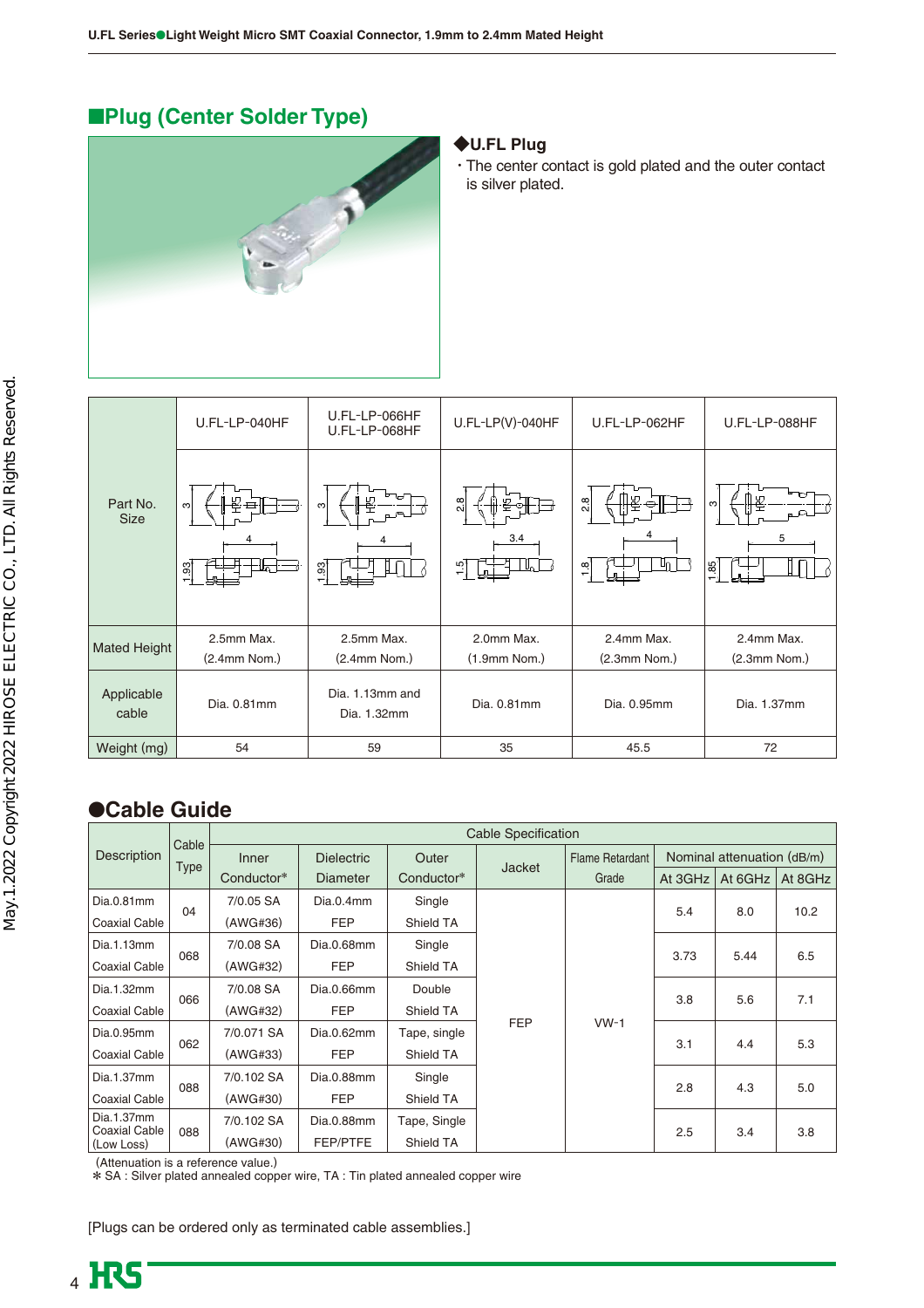## ■**Plug (No Solder Type)**



## **◆U.FL(A) Plug**

- ・Harness product guarantees frequency up to 18GHz and impedance matching.
- ・The inner and outer contact portion are gold plated (the main body is nickel plated)
- ・The receptacle can be mated with U.FL-R-SMT-1 (shell : silver plated) and U.FL-R-SMT-K (shell : gold plated).
- ・The SMA inspection adapter and extraction tool are only for the U.FL(A) Plug. ・Controls variation and improves extraction force by 50% compared to conventional products and competing products (Approx. 30N). It is difficult to remove the connector even when bending the cable.

|                         | $U.FL(A)-LP(P)-068$   | $U.FL(A)-LP(P)-088$     |
|-------------------------|-----------------------|-------------------------|
| Part No.<br><b>Size</b> | 2.66<br>恩<br>ൠ<br>5.9 | 2.66<br>82<br>5.9<br>╒╕ |
| <b>Mated Height</b>     |                       | 2.2mm Max. (2.1mm Nom.) |
| Applicable cable        | 61.13                 | 64.37                   |
| Weight (mg)             | 56                    | 58                      |



## ■**U.FL(A) Inspection SMA Conversion Adapter**

**(Mated Portion: U.FLA Jack- SMA Plug)**



| Part No.    | HRS No.    |
|-------------|------------|
| HRMP-U.FLAJ | 311-2400-0 |

 $BHEX$  10.7

(Note) Since the U.FL side mated portion has a weaker lock than standard products, it cannot be used for purposes other than performance measurement.

## ■**U.FL(A) Insertion/Extraction Tool**

**For removing from the mated condition**



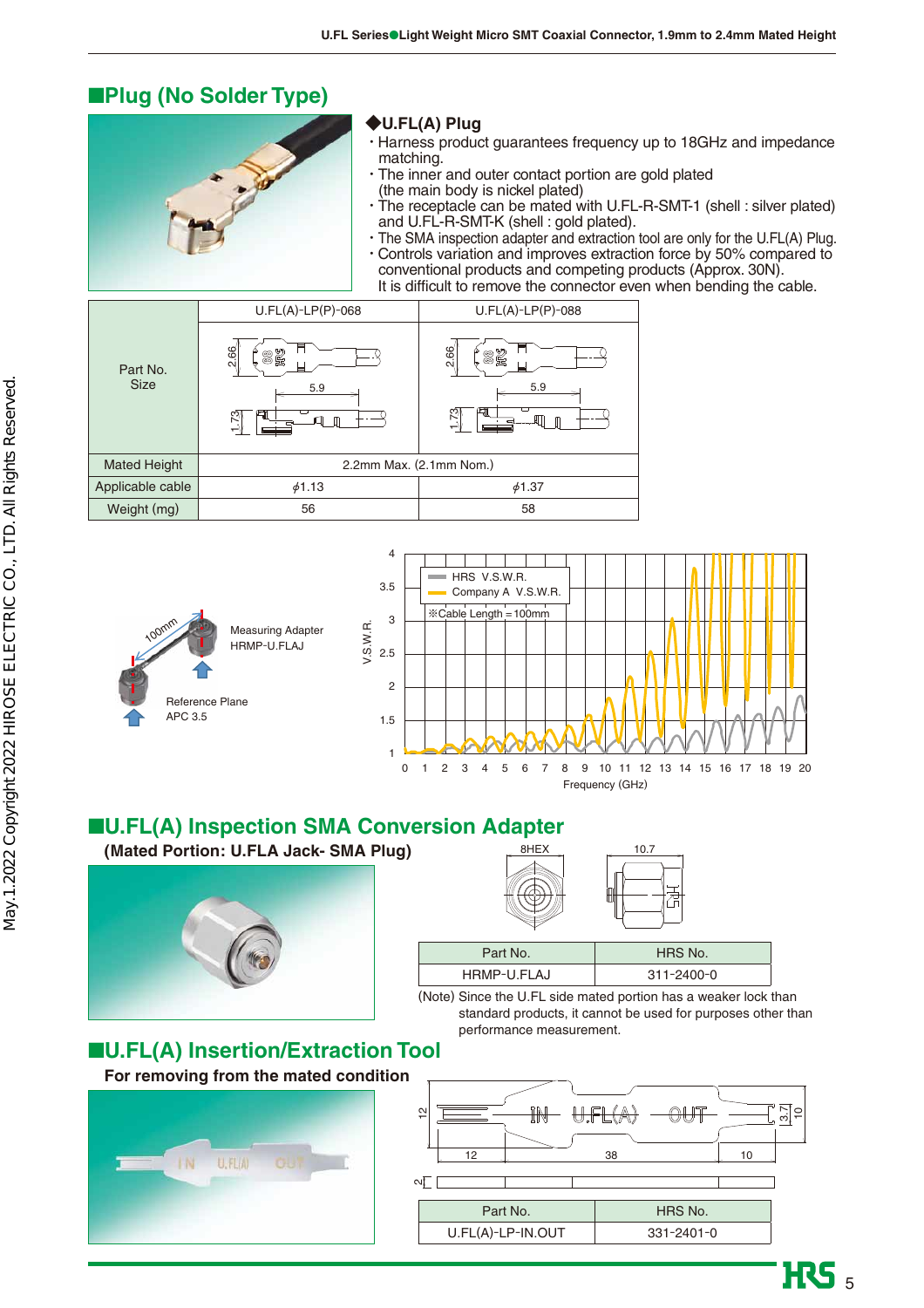## ■**The Procedure for ordering patch cord**

Please select the specifications in 3 steps. No need product name for ordering patch cords.

### **STEP 1** : Single end or both ends



### **STEP 2** : Cable and mating height

|              | No. Jacket diameter  | Cable color   | Mating height (Max) | Plug                                             |
|--------------|----------------------|---------------|---------------------|--------------------------------------------------|
| $\mathbf{1}$ | $\phi$ 1.37          | Gray / Black  |                     | 2.3mm (2.4mm)   U.FL-LP-088HF                    |
| 2            | $\phi$ 1.37 Low Loss |               |                     |                                                  |
| 3            | 61.37                | Gray / Black  |                     | $2.1$ mm (2.2mm)   U.FL(A)-LP(P)-088             |
| 4            | 61.32                | Gray / Black  |                     | 2.4mm (2.5mm)   U.FL-LP-066HF                    |
| 5            | 61.13                | Gray / Black  |                     | 2.4mm (2.5mm)   U.FL-LP-068HF                    |
| 6            | 61.13                | Gray / Black  |                     | $2.1$ mm (2.2mm) $ $ U.FL(A)-LP(P)-068           |
| 7            | 60.95                | Gray / Black  |                     | 2.3mm (2.4mm)   U.FL-LP-062HF                    |
| 8            | 60.81                | White / Black |                     | 2.4mm (2.5mm)   U.FL-LP-040HF                    |
| 9            | 60.81                |               |                     | White / Black   2.0mm (1.9mm)   U.FL-LP(V)-040HF |

### **STEP 3** : Cable length (mm) ●**Standard tolerances for (L)**

| Standard tolera(mm) |
|---------------------|
| $+4$                |
| $+8$                |
| $+12$               |
| $\pm$ 1.5% of (L)   |
|                     |



Note : Minimum available length(L) is 35mm. (U.FL(A) is from 80 to 1200mm)

## ■**Patch cord name example**

Characters that are not red are for Hirose internal identification.

#### ●**Plug (Center Solder Type)** ●**Plug (No Solder Type)**



#### **STEP 1 Example Notation**

[Double ended] **U.FL-2LPHF6-04N1TV-A-300** Cable length is written in millimeters at the end. EX : 300mm **U.FL-2LPHF6-088N1T-A-300 1 Cable-mating height [Dia. 1.37 cable (088 cable)] 088** is listed in the third block representing the cable type. **U.FL-2LPHF6-088N1T-A-300** (Plug : U.FL) **UFL-2LPA-088Y1T-A-300** (Plug : U.FL(A)) **[Dia. 1.37 Cable (088) Low Loss]** Block 3 that shows the cable times says **088**. **UFL-2LPHF6-088N1PD-A-300** (Plug : U.FL) **[Dia. 1.32 cable (066 cable)] 066** is listed in the third block representing the cable type. **U.FL-2LPHF6-066N1-A-300** (Plug : U.FL) **[Dia. 1.13 cable (068 cable)] 068** is listed in the third block representing the cable type. **U.FL-2LPHF6-068N1T-A-300** (Plug : U.FL) **UFL-2LPA-068Y1T-A-300** (Plug : U.FL(A)) **[Dia. 0.95 cable (062 cable)] 062** is listed in the third block representing the cable type. **U.FL-2LPHF6-062N1D-A-300** (Plug : U.FL) **[Dia. 0.81 cable (040 cable)] 04** is listed in the third block representing the cable type. When the height is 1.9mm, **V** enters affer LP. Dot does not needed for U.FL series name. **U.FL-2LPHF6-04N1TV-A-300 :** Mating height 2.4mm **UFL-2LPVHF6-04N1TV-A-300 :** Mating height 1.9mm [Single ended] **U.FL-LPHF6-04N1TV-A-300 STEP 3 Example Notation STEP 2 Example Notation**



#### **2 Cable color**

~**Except Dia. 0.81 cable**~

**[Gray] 1** is listed in the third block representing the cable type.

**U.FL-2LPHF6-062N1D-A-300** (Plug : U.FL) **[Black]**

**2** is listed in the third block representing the cable type. **U.FL-2LPHF6-062N2D-A-300** (Plug : U.FL)

~**Dia. 0.81 cable**~ **[White]**

**1** is listed in the third block representing the cable type. **U.FL-2LPHF6-04N1TV-A-300** (Plug : U.FL)

**[Black]**

**2** is listed in the third block representing the cable type. **U.FL-2LPHF6-04N2TV-A-300** (Plug : U.FL)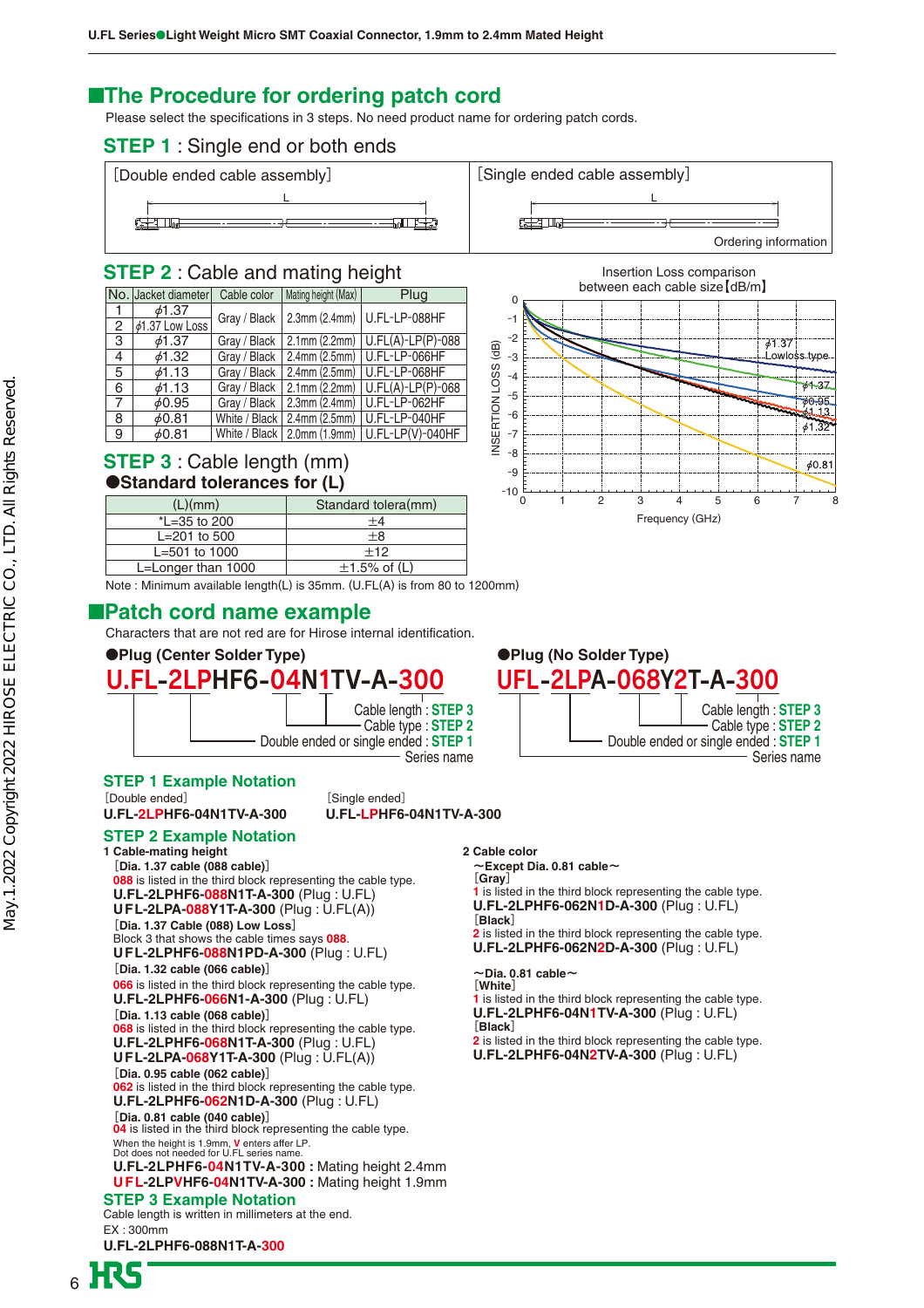## ■**Conversion Adapter**

**● SMA Conversion Adapter (Mated Portion : UFL Jack - SMA Plug)**







(Note) Since the U.FL side mating portion has a weaker lock than standard products, it cannot be used for purposes other than performance measurement.

#### **● SMA Conversion Adapter (Mated Portion : U.FL Plug - SMA Jack)**





(Note) Since the U.FL side mating portion has a weaker lock than standard products, it cannot be used for purposes other than performance measurement.

#### **● SMA Conversion Adapter (Mated Portion : U.FL Plug - SMA Jack)**





This connector is used by pressing the mating portion of the U.FL side with the mating portion of U.FL-R-SMT.

#### **● SMA Conversion Adapter (Mated Portion: SMA Jack (Measuring Device Connection Side) -SMA Plug)**





(Note) HRMJ-U.FLP-ST1 aborbs misalignment when mated with the plug (coupling side) and connecting the jack with the measuring device. (Refer to next page)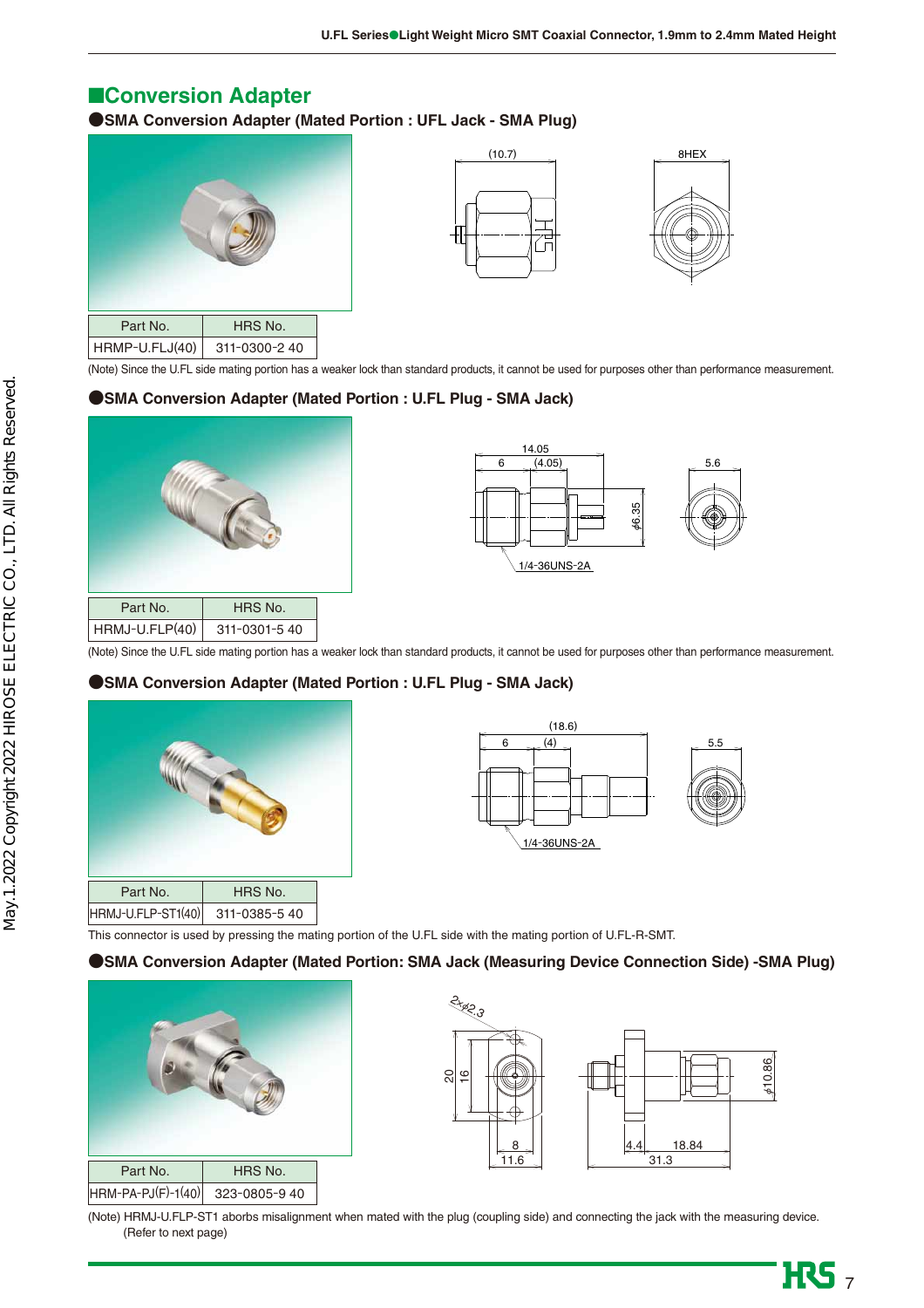**●Probe for Inspect of Multiple Narrow Pitch Receptacles (Mated Portion : U.FL Plug (No lock) - ML51 Jack)**





(Note) Hirose's ML51 is used for the measuring device interface. It is ideal for simultaneous inspection of multiple narrow pitch mounted receptacles.

#### **●Harness for Narrow Pitch Probe Connection (Mated Portion : SMA Plug (Measuring Device Connection Side) - ML55 Plug**





(Note) Used to connect U.FLP-ML51J-PA(F)-ST and the measuring device. It is recommended to provide slack to the cable length so that it can absorb misalignment smoothly.

## ■**Inspection Probe**

#### **● HRMJ-U.FLP-ST1 and HRM-PA-PJ(F)1 Combination and Usage**



Shortest Pitch for Adjacency

 $\mathfrak{S}$ Flange to Board Surface Recommendation for Measurement Starting Load  $(A)$ 32.5±0.2 33.2

**● U.FLP-ML51.J-PA(F)-ST and HRMP-ML51LP-DTR178-350RS Combination and Usage**



| $\widehat{\mathcal{E}}$ | <b>Flange to Board Surface</b> | (A)            |
|-------------------------|--------------------------------|----------------|
|                         | Recommendation for Measurement | $15.1 \pm 0.2$ |
|                         | <b>Beginning Load</b>          | 16             |

Shortest Pitch for Adjacency

**\***For the inspection probe do not tilt the tip contact from the tensile load of the connecting cable.

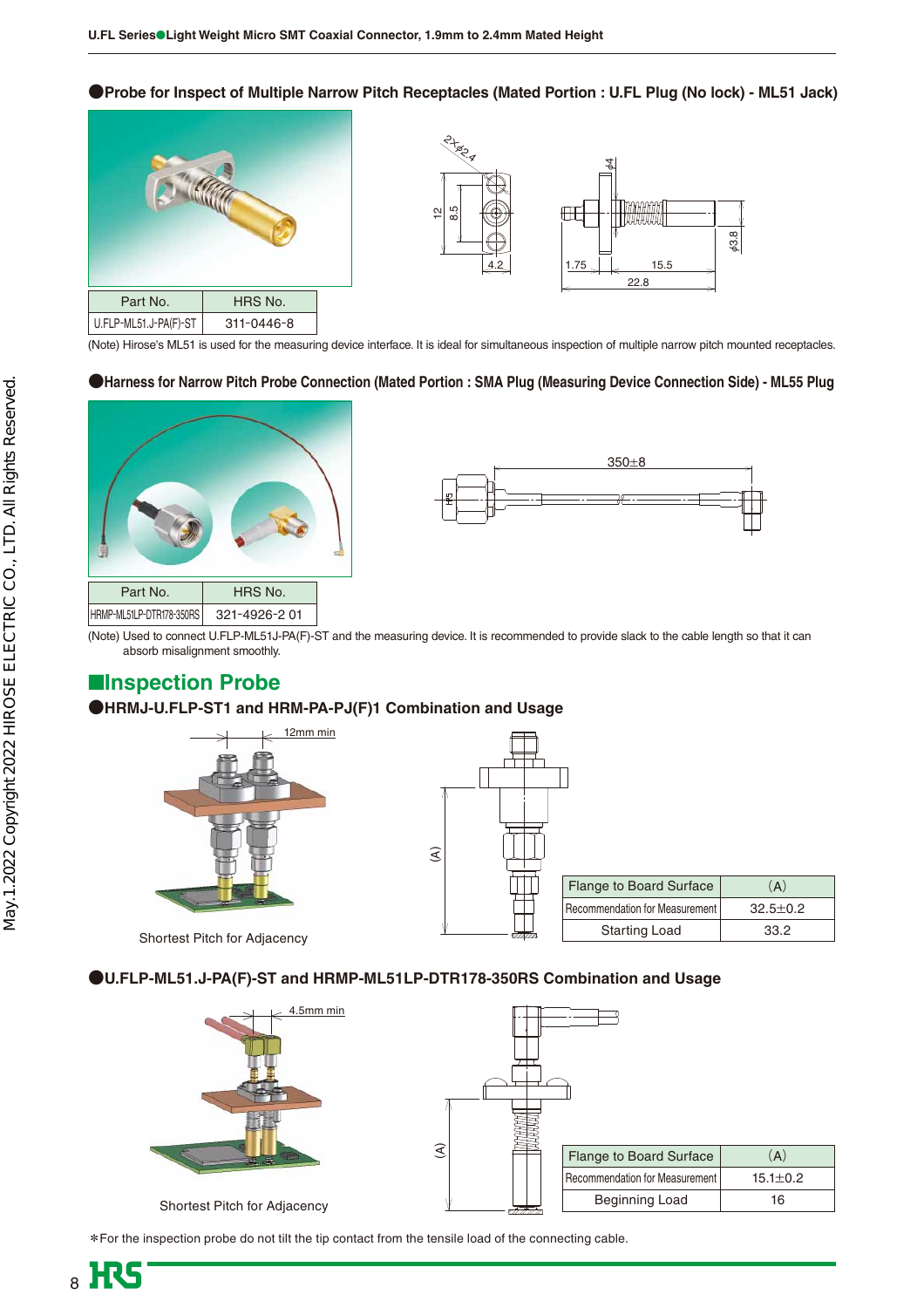## ■**Inspection Receptacle**

Receptacle for inspecting the conduction and withstanding voltage of harness products.







(Note 1) Product cannot be used for purposes other than conduction or withstanding voltage inspection because there is no lock on the mating portion.

## ■**Inspection Assistance Device**

### **●SMA Mating Push On Conversion Adapter**





(Mates with SMA-J)

Coverts SMA plug mating portion to push on type, reducing the number of steps required for repeated SMA mating.

## ■**Insertion Tool**



## **BExtraction Tool**

Tool for unmating.



(Note) U.FL-LP-N is also used with E.FL Series.



U.FL-LP-IN



331-0334-9

| Part No.         | HRS No.    | Applicable Plug                    |
|------------------|------------|------------------------------------|
| $U$ .FI-I P-N-2  | 331-0494-5 | U.FL-LP-040HF, 066HF, 088HF, 068HF |
| $U.FL-LP(V)-N-2$ | 331-0493-2 | U.FL-LP-062HF, U.FL-LP(V)-040HF    |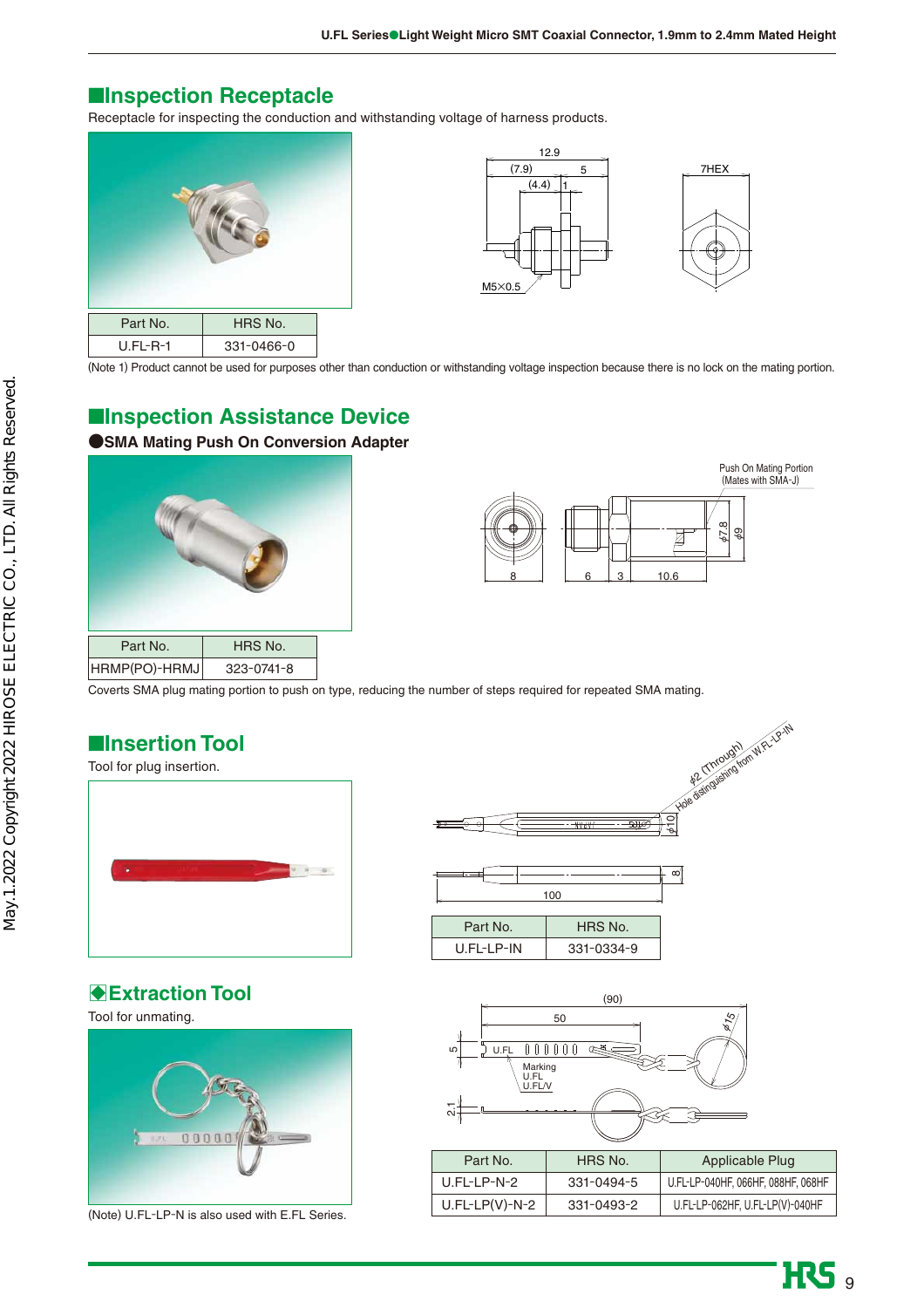## **Usage Precautions**

## **1. Plugs**

| (1) Mating / unmating                                          | 1) To disconnect connectors, insert the end portion of U.FL-LP-N-2 and U.FL-LP(V)-N-2 under the<br>connector flanges and pull off vertically, in the direction of the connector mating axis. However for<br>U.FL(A) (Solderless connection type, use U.FL(A)-LP-IN.OUT and<br><b>Extraction Tool</b><br>pull out vertically. When removing the connector directly, hold the<br>connector lid and pull out vertically in relation to the connector mating<br><b>U.FL Cable</b><br>Assembly<br>axis. (Be careful not to damage the connector with fingers or nails.)<br>2) To mate the connectors, the mating axes of both connectors must be<br>aligned and the connectors can be mated. The "click" will confirm fully<br>mated connection. Do not attempt to insert on an extreme angle.<br>U.FL-R-SMT-1 |
|----------------------------------------------------------------|-----------------------------------------------------------------------------------------------------------------------------------------------------------------------------------------------------------------------------------------------------------------------------------------------------------------------------------------------------------------------------------------------------------------------------------------------------------------------------------------------------------------------------------------------------------------------------------------------------------------------------------------------------------------------------------------------------------------------------------------------------------------------------------------------------------|
| (2) Pull forces on the cable<br>after connectors are<br>mated. | After the connectors are mating, do not apply a load to the cable in excess of the values indicated in the<br>diagram below.<br>U.FL-LP<br>1N max (U.FL-LP(V)-040HF, U.FL-LP-062HF)<br>Cable Assembly<br>2N max (U.FL-LP-040HF, U.FL-LP-066HF, U.FL-LP-068HF, U.FL-LP-088HF,<br>U.FL(A)-LP(P)-068, U.FL(A)-LP(P)-088)<br>U.FL-R-SMT-1<br>3N max (U.FL-LP(V)-040HF, U.FL-LP-062HF)<br>4N max (U.FL-LP-040HF, U.FL-LP-066HF, U.FL-LP-068HF, U.FL-LP-088HF,<br>U.FL(A)-LP(P)-068, U.FL(A)-LP(P)-088)<br>1N max (U.FL-LP(V)-040HF, U.FL-LP-062HF)<br>2N max (U.FL-LP-040HF, U.FL-LP-066HF, U.FL-LP-068HF, U.FL-LP-088HF,<br>U.FL(A)-LP(P)-068, U.FL(A)-LP(P)-088)                                                                                                                                             |
| (3) Precautions                                                | Do NOT forcefully twist or deform wires.                                                                                                                                                                                                                                                                                                                                                                                                                                                                                                                                                                                                                                                                                                                                                                  |

## **2. Receptacles**

| (1) Recommended reflow<br>temperature profile | The temperature of the printed circuit<br>(1)<br>250 $o$ max, for<br>board surface temperature at the<br>10 seconds<br>[°C]<br>points of contact with the terminals.<br>260<br>2 Reflow soldering should be<br>240<br>230℃<br>220<br>220°C<br>performed at a printed circuit surface<br>Preheat<br>200<br>$(130 \text{ to } 180^{\circ} \text{C})$<br>temperature of 250°C max.<br>180<br>160<br>In individual applications the actual<br>140<br>temperature may vary, depending on<br>120<br>50 seconds max.<br>120 seconds max.<br>the solder paste type, volume /<br>100<br>80<br>60 seconds max.<br>thickness and board size / thickness.<br>Consuly your solder paste and<br>equipment manufacturer for specific<br>$Time \longrightarrow$<br>recommendations. |
|-----------------------------------------------|---------------------------------------------------------------------------------------------------------------------------------------------------------------------------------------------------------------------------------------------------------------------------------------------------------------------------------------------------------------------------------------------------------------------------------------------------------------------------------------------------------------------------------------------------------------------------------------------------------------------------------------------------------------------------------------------------------------------------------------------------------------------|
| (2) Recommended manual<br>soldering           | Manual soldering: 350°C for 5 seconds                                                                                                                                                                                                                                                                                                                                                                                                                                                                                                                                                                                                                                                                                                                               |
| (3) Recommended metal<br>mask thickness       | 0.1 to 0.12mm                                                                                                                                                                                                                                                                                                                                                                                                                                                                                                                                                                                                                                                                                                                                                       |
| (4) Reflow cycles                             | 2 times                                                                                                                                                                                                                                                                                                                                                                                                                                                                                                                                                                                                                                                                                                                                                             |

## **3. Operating environment and storage conditions**

| (1) Operating environment                  | The connectors are not designed to operate in the following environments :<br>• Exposed to a excessive amounts of fine particles and dust<br>. Regions and places having a high density of sulfur dioxide, hydrogen sulfide, nitrogen dioxide or other corrosive<br>gasses.<br>• Environments having large rapid variations in temperature. |
|--------------------------------------------|---------------------------------------------------------------------------------------------------------------------------------------------------------------------------------------------------------------------------------------------------------------------------------------------------------------------------------------------|
| (2) Storage conditions -<br>Receptacle     | Store in the Hirose Electric packaging.<br>Temperature : $-10$ to $+40^{\circ}$ C, Humidity : 85% max.<br>Use within 6 months of delivery.<br>Receptacles for which the storage period has elapsed must be tested for solderability to the PC board<br>mounting surface.                                                                    |
| (3) Silver Plating<br><b>Discoloration</b> | Discoloration occurs only on the plating surface. Since the contact portion is wiped, there is no effect on the<br>electrical contact.                                                                                                                                                                                                      |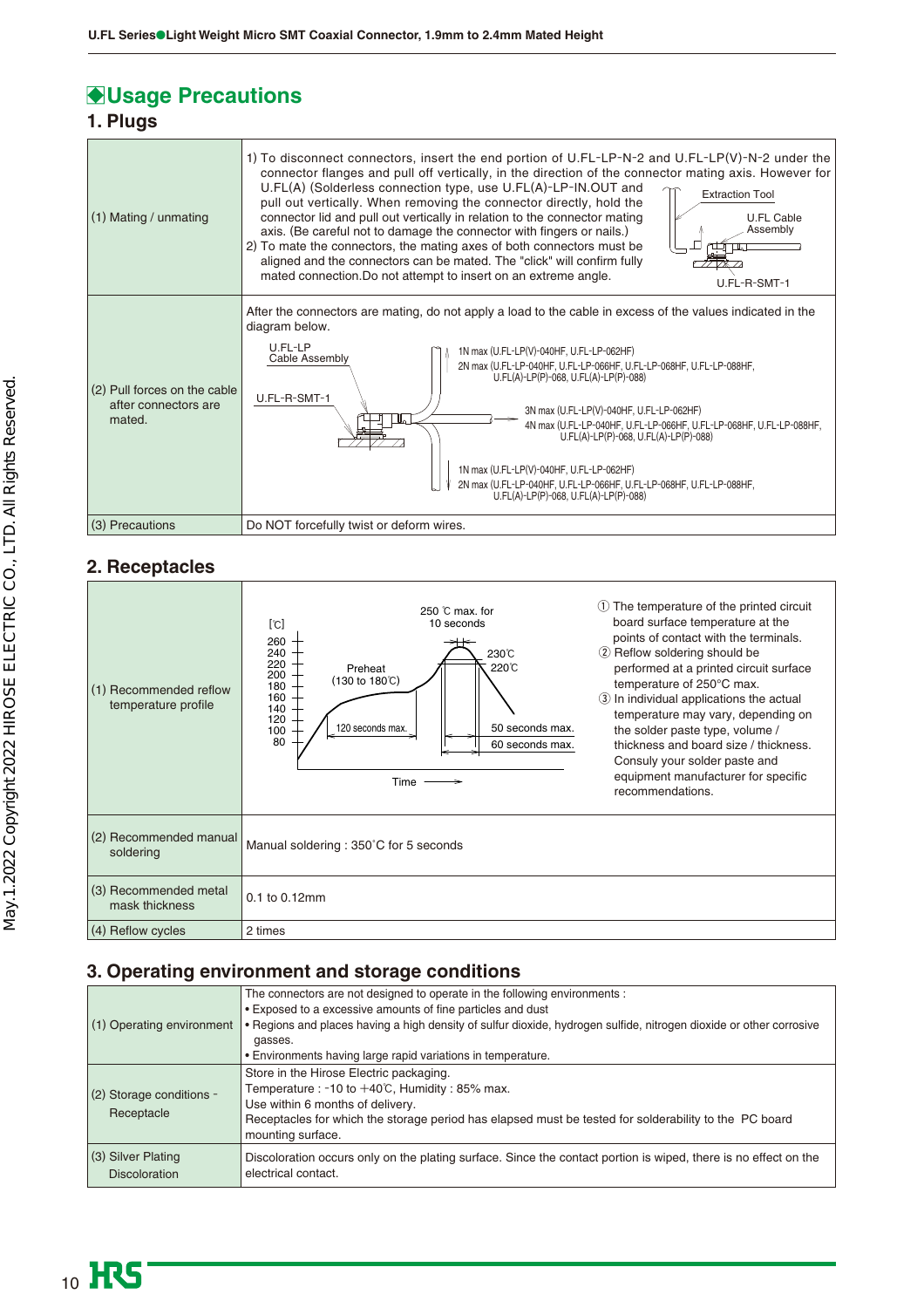## ■**Standard Connectors that Connect with U.FL**

**SMA Cable Type**

### **Straight Plug**





| Part No.           | HRS No.      | Applicable cable         | <b>Notes</b> |
|--------------------|--------------|--------------------------|--------------|
| HRM-200-040PBN(40) | 323-0790-340 | Dia. 0.81 type           | <b>SMA</b>   |
| HRM-200-066PBN(40) | 323-0791-640 | Dia. 1.13, Dia.1.32 type | (Male        |
| HRM-200-088PBN(40) | 323-0800-540 | Dia. 1.37 type           | Contact)     |

## **Straight Jack**



| 17  | 1/4-36UNS-2A |
|-----|--------------|
| 4.5 | 8HEX         |
|     |              |
|     |              |

| Part No.            | HRS No.      | Applicable cable         | <b>Notes</b> |
|---------------------|--------------|--------------------------|--------------|
| HRM-200-040JBN (40) | 323-0792-940 | Dia. 0.81 type           | <b>SMA</b>   |
| HRM-200-066JBN (40) | 323-0793-140 | Dia. 1.13, Dia.1.32 type | (Female      |
| HRM-200-088JBN (40) | 323-0801-840 | Dia. 1.37 type           | Contact)     |

### **●Panel mount Jack (Four Screws)**





| Part No.             | HRS No.       | Applicable cable         | <b>Notes</b> |
|----------------------|---------------|--------------------------|--------------|
| HRM-200-040PJ4BN(40) | 323-0795-740  | Dia. 0.81 type           | <b>SMA</b>   |
| HRM-200-066PJ4BN(40) | 323-0796-040  | Dia. 1.13, Dia.1.32 type | (Female      |
| HRM-200-088PJ4BN(40) | 323-0803-3 40 | Dia. 1.37 type           | Contact)     |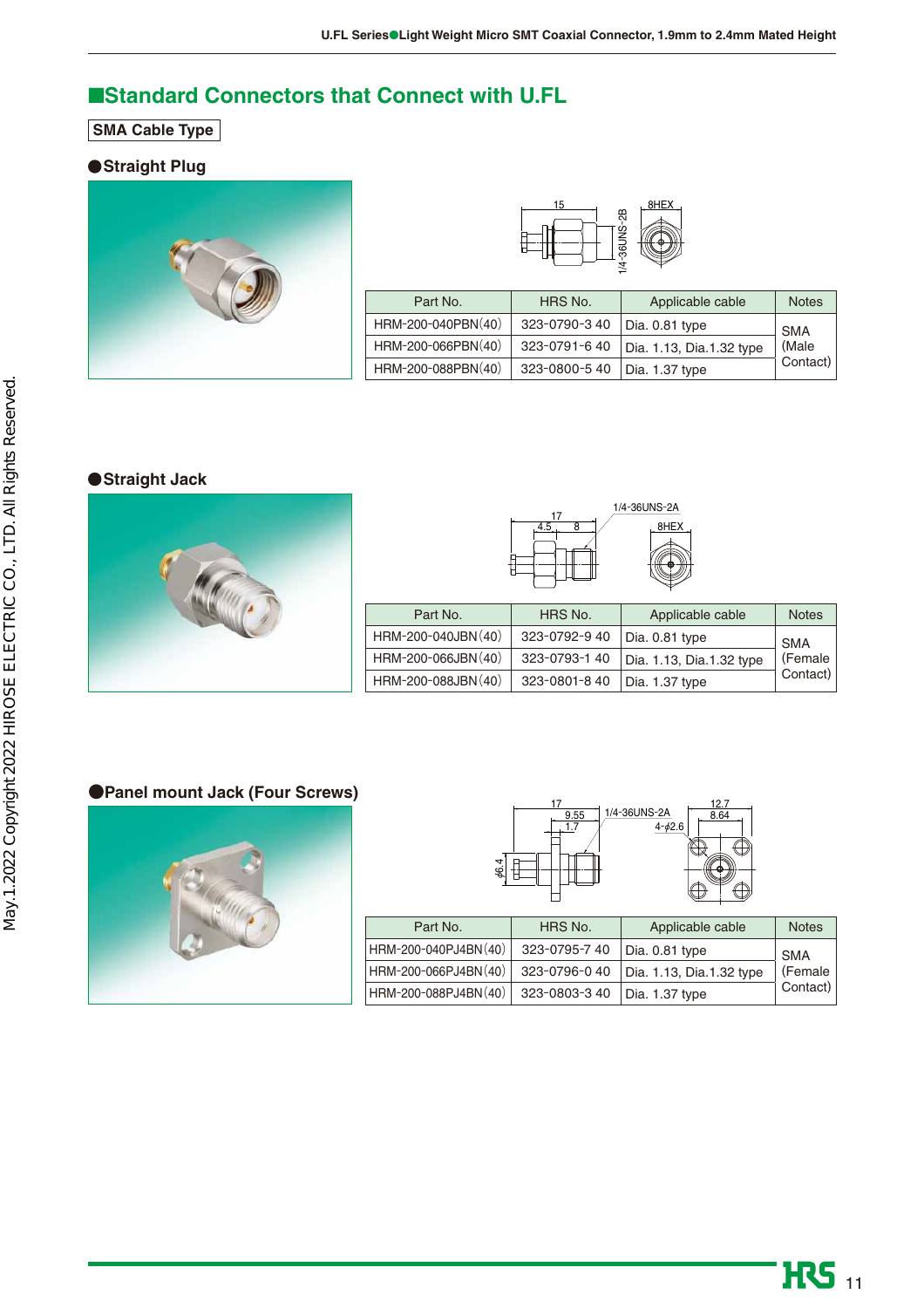







| Part No.             | HRS No.                        | Applicable cable                         | <b>Notes</b> |
|----------------------|--------------------------------|------------------------------------------|--------------|
| HRM-200-040BPJBN(40) | 323-0797-2 40   Dia. 0.81 type |                                          | <b>SMA</b>   |
| HRM-200-066BPJBN(40) |                                | 323-0798-5 40   Dia. 1.13, Dia.1.32 type | (Female      |
| HRM-200-088BPJBN(40) | 323-0804-6 40   Dia. 1.37 type |                                          | Contact)     |

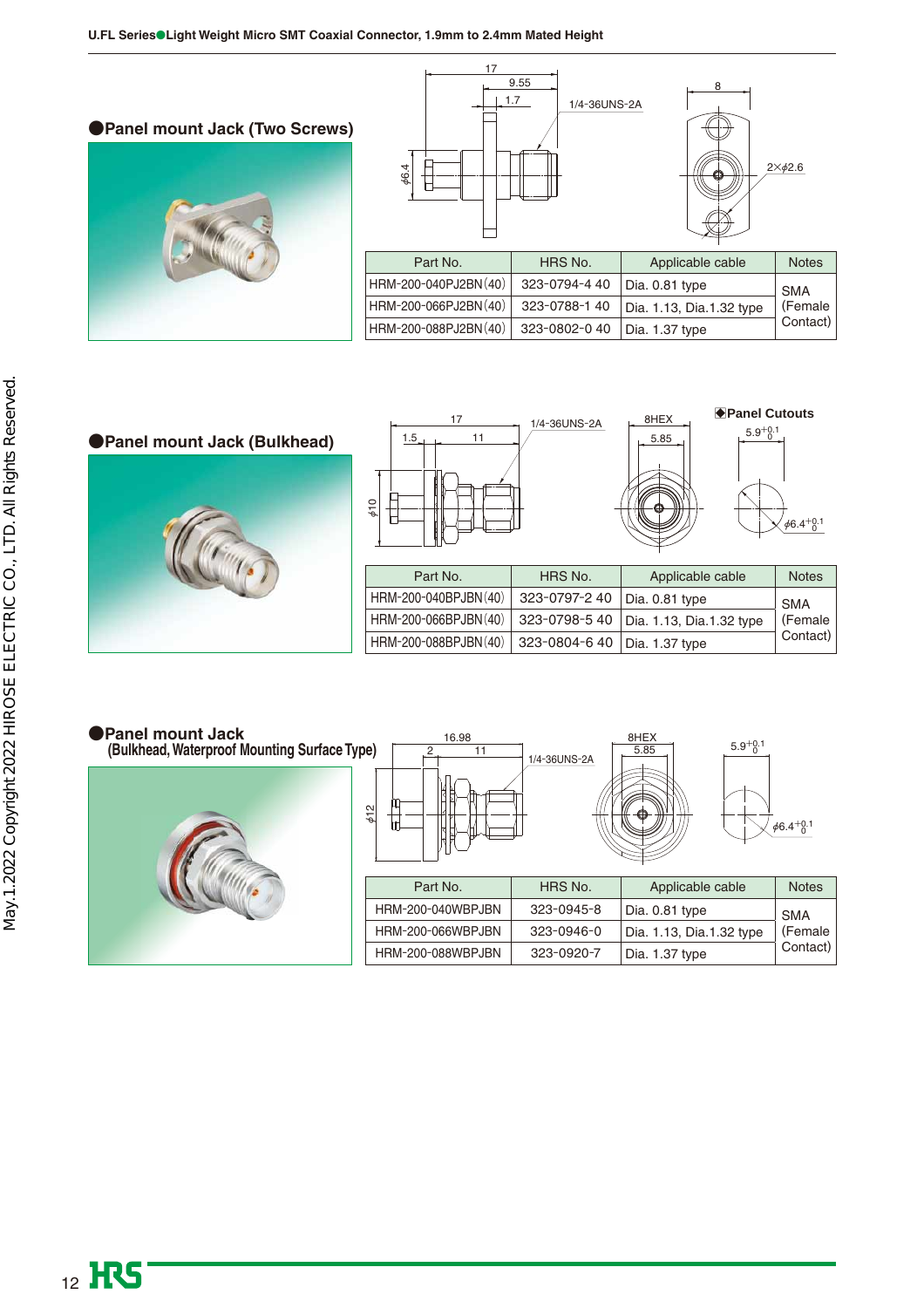## ■**SMA-U.FL Cable Assembly Representative Product**

## **SMA Straight Plug-U.FL Plug**



| Part No.                  | HRS No.               | Cable (Color)       | $L$ mm    | <b>Notes</b>        |
|---------------------------|-----------------------|---------------------|-----------|---------------------|
| HRMP-UFLHF6-04N2TV-A200RS | $321 - 0753 - 0 - 04$ | $\phi$ 0.81 (Black) |           |                     |
| HRMP-UFLHF6-068N2T-A200RS | 321-0854-0-02         | $\phi$ 1.13 (Black) |           | <b>SMA</b>          |
| HRMP-UFLHF6-066N2-A200RS  | 321-0862-0-05         | $\phi$ 1.32 (Black) | $200 + 4$ | (Female<br>Contact) |
| HRMP-UFLHF6-088N2T-A200RS | $321 - 0755 - 0 - 07$ | $\phi$ 1.37 (Black) |           |                     |

## **SMA Straight Jack-U.FL Plug**



| Part No.                  | HRS No.               | Cable (Color)       | $L$ mm    | <b>Notes</b>      |
|---------------------------|-----------------------|---------------------|-----------|-------------------|
| HRMJ-UFLHF6-04N2TV-A200RS | 321-0881-0-02         | $\phi$ 0.81 (Black) |           |                   |
| HRMJ-UFLHF6-068N2T-A200RS | 321-0869-0-03         | $\phi$ 1.13 (Black) |           | <b>SMA</b>        |
| HRMJ-UFLHF6-066N2-A200RS  | 321-0868-0-02         | $\phi$ 1.32 (Black) | $200 + 4$ | (Male<br>Contact) |
| HRMJ-UFLHF6-088N2T-A200RS | $321 - 0904 - 0 - 04$ | $\phi$ 1.37 (Black) |           |                   |

## **SMA Panel Mount Jack (Four Screws)-U.FL Plug**



| Part No.                 | HRS No.               | Cable (Color)       | $L$ mm    | <b>Notes</b>         |
|--------------------------|-----------------------|---------------------|-----------|----------------------|
| HPJ-UFLHF6-04N2TV-A200RS | 321-0965-0-02         | $\phi$ 0.81 (Black) |           |                      |
| HPJ-UFLHF6-068N2T-A200RS | 321-3660-0-02         | $\phi$ 1.13 (Black) |           | <b>SMA</b>           |
| HPJ-UFLHF6-066N2-A200RS  | 321-0905-0-01         | $\phi$ 1.32 (Black) | $200 + 4$ | (Female)<br>Contact) |
| HPJ-UFLHF6-088N2T-A200RS | $321 - 0911 - 0 - 03$ | $\phi$ 1.37 (Black) |           |                      |

◆For cable lengths, cable colors and connector combinations other than those listed above, please contact a Hirose representative.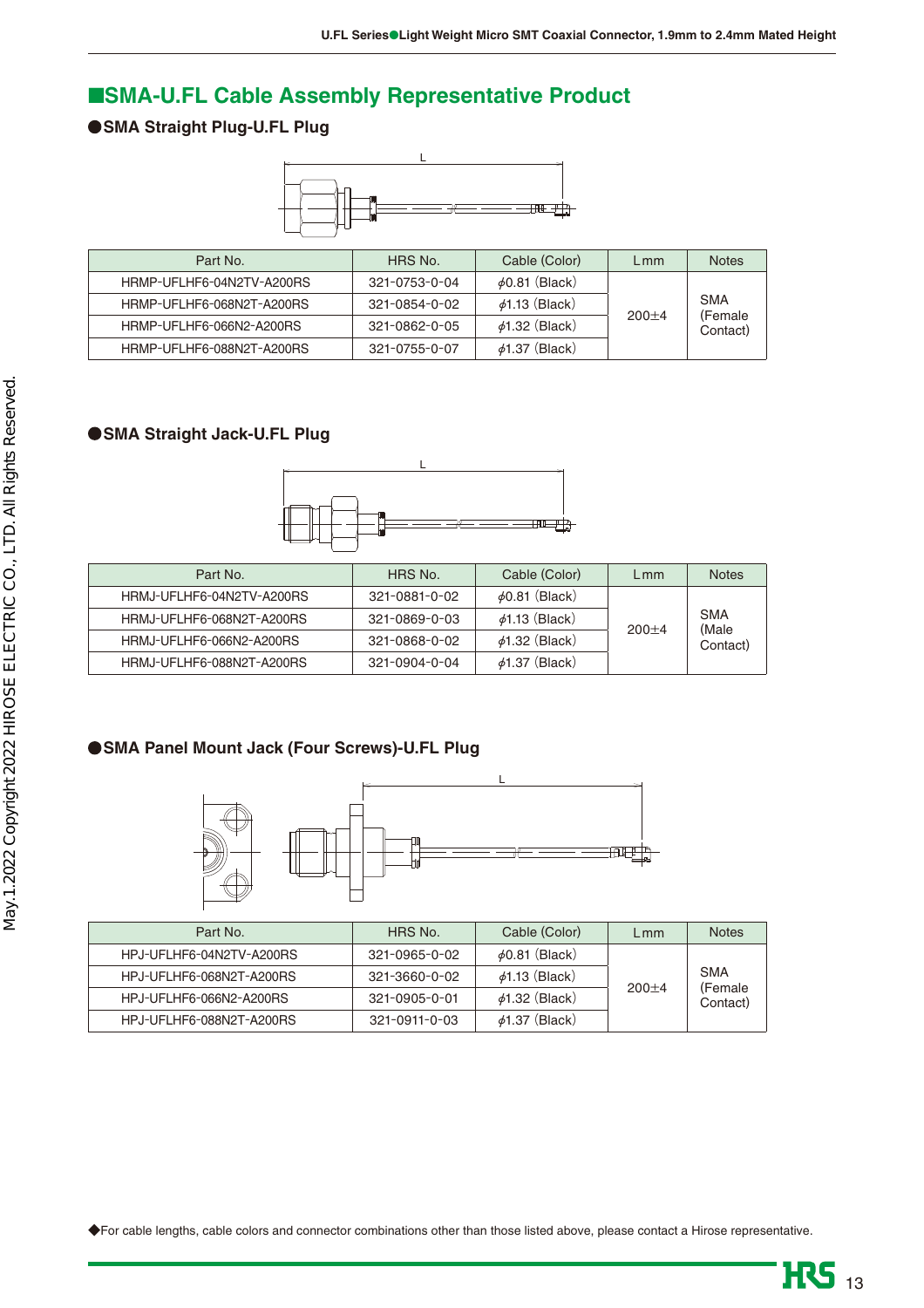### **SMA Panel Mount Jack (Two Screws)-U.FL Plug**



| Part No.                  | HRS No.               | Cable (Color)       | $L$ mm    | <b>Notes</b>         |
|---------------------------|-----------------------|---------------------|-----------|----------------------|
| HPJ2-UFLHF6-04N2TV-A200RS | $321 - 0969 - 0 - 03$ | $\phi$ 0.81 (Black) |           |                      |
| HPJ2-UFLHF6-068N2T-A200RS | 321-1083-0-03         | $\phi$ 1.13 (Black) |           | <b>SMA</b>           |
| HPJ2-UFLHF6-066N2-A200RS  | 321-1084-0-03         | $\phi$ 1.32 (Black) | $200 + 4$ | (Female)<br>Contact) |
| HPJ2-UFLHF6-088N2T-A200RS | 321-0812-0-04         | $\phi$ 1.37 (Black) |           |                      |

## **SMA Panel Mount Jack (Bulkhead)-U.FL Plug**



| Part No.                      | HRS No.               | Cable (Color)       | L mm      | <b>Notes</b>        |
|-------------------------------|-----------------------|---------------------|-----------|---------------------|
| HBPJ-UFLHF6-04N2TV-A200RS     | $321 - 0964 - 0 - 02$ | $\phi$ 0.81 (Black) |           |                     |
| HBPJD-UHF6-068N2T-A200 (Note) | 321-5463-0-02         | $\phi$ 1.13 (Black) | $200 + 4$ | <b>SMA</b>          |
| HBPJD-UHF6-066N2-A200 (Note)  | $321 - 5464 - 0 - 02$ | $\phi$ 1.32 (Black) |           | (Female<br>Contact) |
| HBPJD-UHF6-088N2T-A200 (Note) | $321 - 5600 - 0 - 02$ | $\phi$ 1.37 (Black) |           |                     |

(Note) Die Cast Body on SMA Side (Different product than those listed on the SMA Cable Type Page)

## **SMA Panel Mount Jack (Bulkhead, Waterproof Mounting Surface)-U.FL Plug**



| Part No.                 | HRS No.       | Cable (Color)       | L mm      | <b>Notes</b>     |
|--------------------------|---------------|---------------------|-----------|------------------|
| HWBPJ-UHF6-068N2T-A-200  | 321-1235-0-03 | $\phi$ 1.13 (Black) |           | <b>SMA</b>       |
| HWBPJ-UFLHF6-088N2T-A200 | 321-0760-0-04 | $\phi$ 1.37 (Black) | $200 + 4$ | (Female Contact) |

◆For cable lengths, cable colors and connector combinations other than those listed above, please contact a Hirose representative.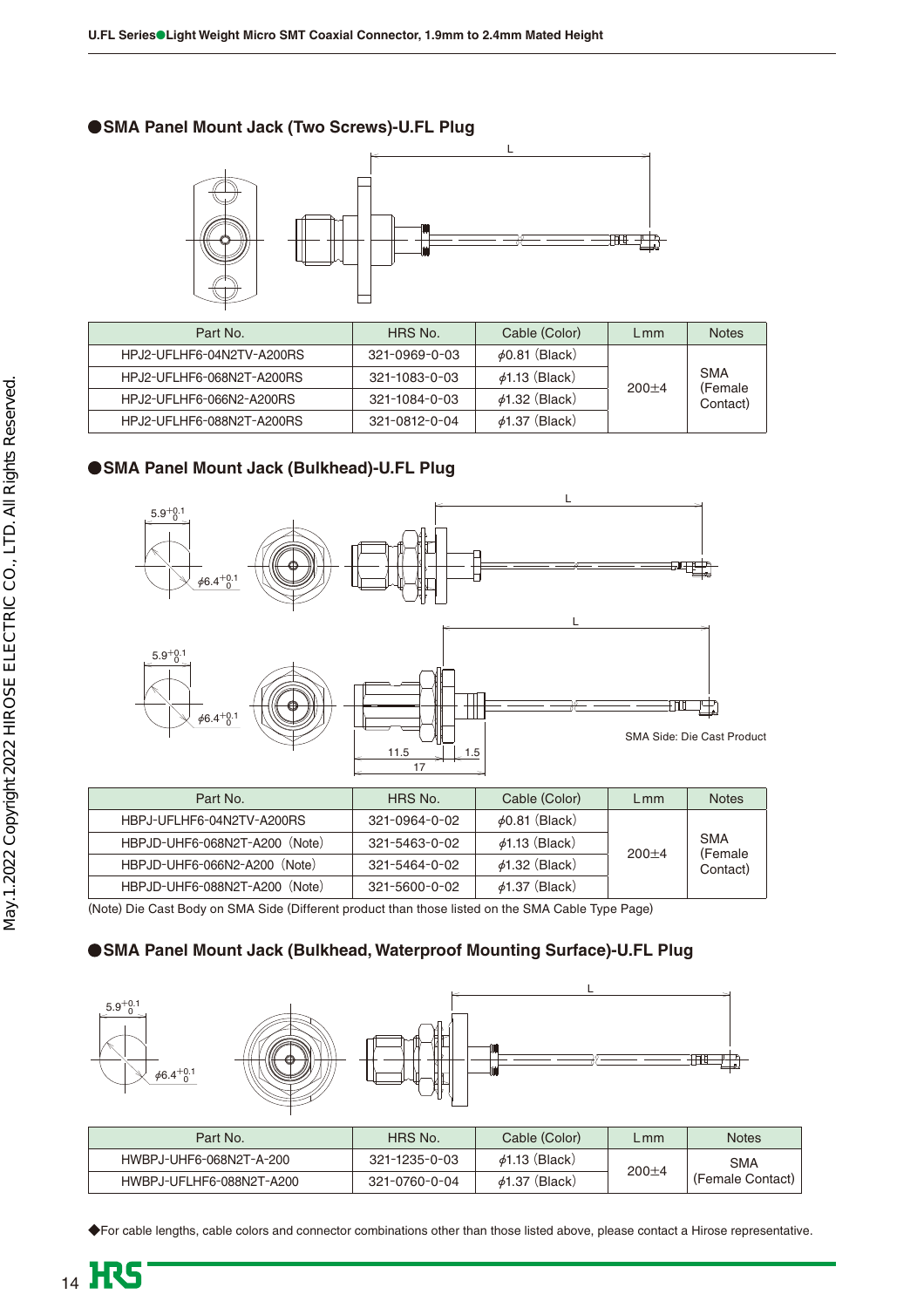## ■**Standard Connectors that Connect with U.FL**

**SMA/R Cable Type /R : Reverse Polarity SMA Connector** 

### **Straight Plug**







| Part No.          | HRS No.          | Applicable cable         | <b>Notes</b>       |
|-------------------|------------------|--------------------------|--------------------|
| SMA(R)-200-040PBN | 323-0925-0       | Dia. 0.81 type           | <b>SMA</b>         |
| SMA(R)-200-066PBN | $323 - 0930 - 0$ | Dia. 1.13, Dia.1.32 type | Reverse<br>(Female |
| SMA(R)-200-088PBN | 323-0905-3       | Dia. 1.37 type           | Contact)           |

#### **Straight Jack**





| Part No.          | HRS No.    | Applicable cable         | <b>Notes</b>     |
|-------------------|------------|--------------------------|------------------|
| SMA(R)-200-040JBN | 323-0926-3 | Dia. 0.81 type           | <b>SMA</b>       |
| SMA(R)-200-066JBN | 323-0931-3 | Dia. 1.13, Dia.1.32 type | Reverse<br>(Male |
| SMA(R)-200-088JBN | 323-0904-0 | Dia. 1.37 type           | Contact)         |

### **Panel Mount Jack (Four Screws)**





| Part No.            | HRS No.    | Applicable cable         | <b>Notes</b>     |
|---------------------|------------|--------------------------|------------------|
| SMA(R)-200-040PJ4BN | 323-0928-9 | Dia. 0.81 type           | <b>SMA</b>       |
| SMA(R)-200-066PJ4BN | 323-0932-6 | Dia. 1.13, Dia.1.32 type | Reverse<br>(Male |
| SMA(R)-200-088PJ4BN | 323-0934-1 | Dia. 1.37 type           | Contact)         |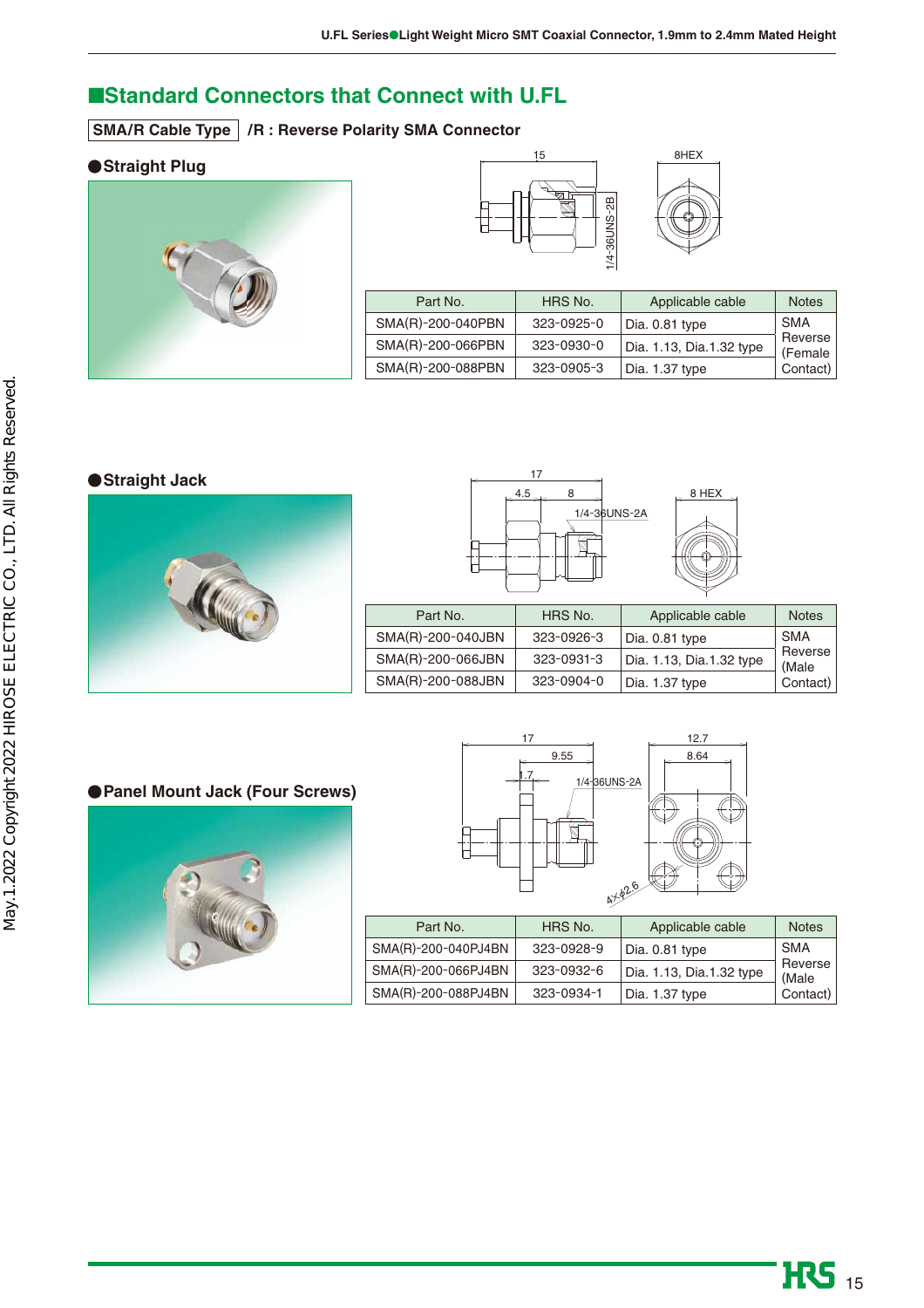**Panel Mount Jack (Two Screws)**





|                     |            | レー                       |                  |
|---------------------|------------|--------------------------|------------------|
| Part No.            | HRS No.    | Applicable cable         | <b>Notes</b>     |
| SMA(R)-200-040PJ2BN | 323-0929-1 | Dia. 0.81 type           | <b>SMA</b>       |
| SMA(R)-200-066PJ2BN | 323-0933-9 | Dia. 1.13, Dia.1.32 type | Reverse<br>(Male |
| SMA(R)-200-088PJ2BN | 323-0935-4 | Dia. 1.37 type           | Contact)         |

**Panel Mount Jack (Bulkhead)**



B**Panel Cutouts** 



| Part No.            | HRS No.    | Applicable cable         | <b>Notes</b>     |
|---------------------|------------|--------------------------|------------------|
| SMA(R)-200-040BPJBN | 323-0927-6 | Dia. 0.81 type           | <b>SMA</b>       |
| SMA(R)-200-066BPJBN | 323-0902-5 | Dia. 1.13, Dia.1.32 type | Reverse<br>(Male |
| SMA(R)-200-088BPJBN | 323-0901-2 | Dia. 1.37 type           | Contact)         |

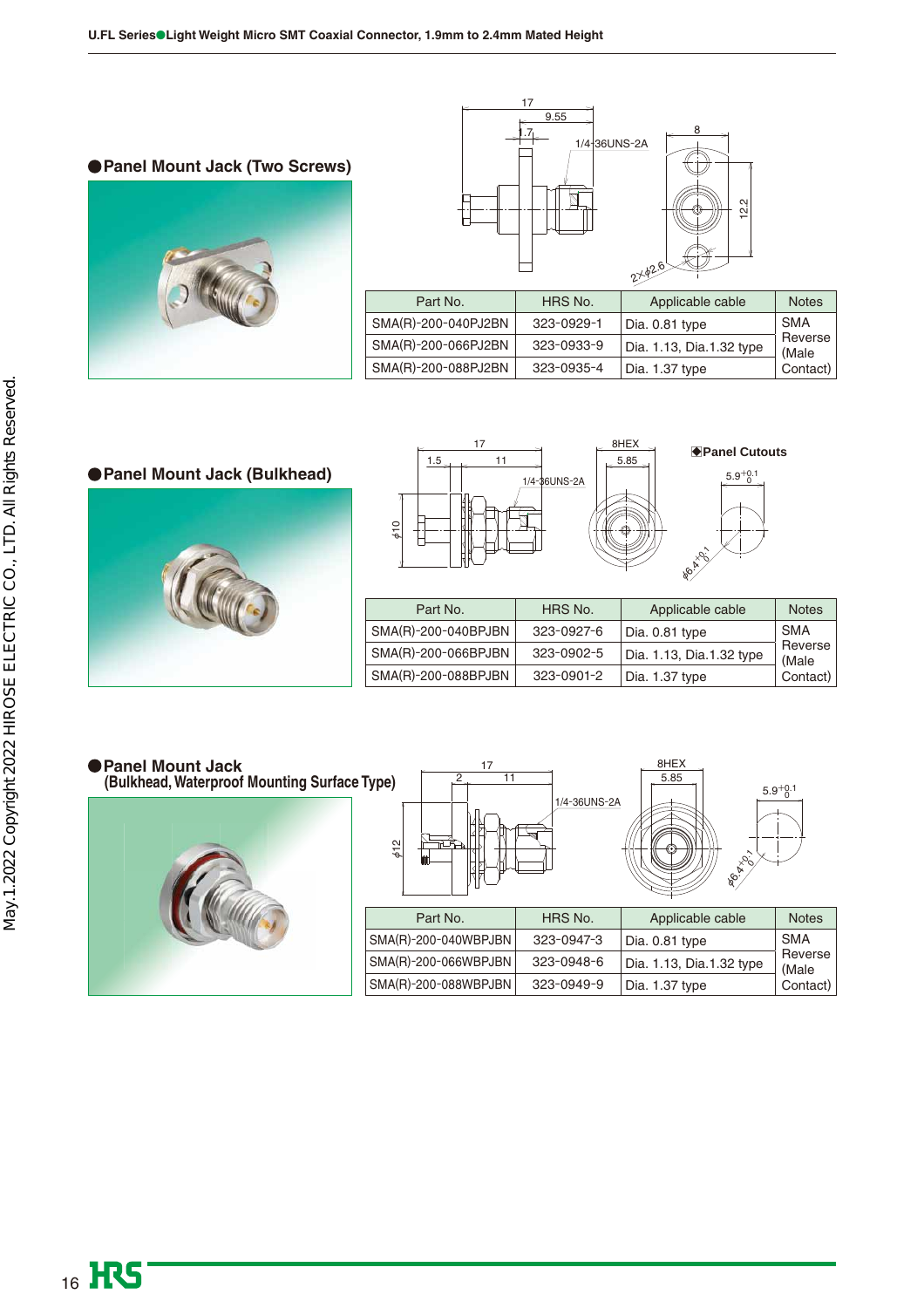## ■**Standard Connectors that Connect with U.FL**

**TNC Cable Type** 

### **Panel Jack (Bulkhead, Waterproof Panel Mounting Surface Type)**





\*Please order the product after designating the harness specifications including product length, etc.

## **TNC/R Cable Type /R : Reverse Polarity SMA Connector**

## **Panel Jack (Bulkhead, Waterproof Panel Mounting Surface Type)**





\*Please order the product after designating the harness specifications including product length, etc.

#### **TNC/R Conversion Adapter /R : Reverse Polarity SMA Connector**

**Panel Mount Adapter (Two Screws)**



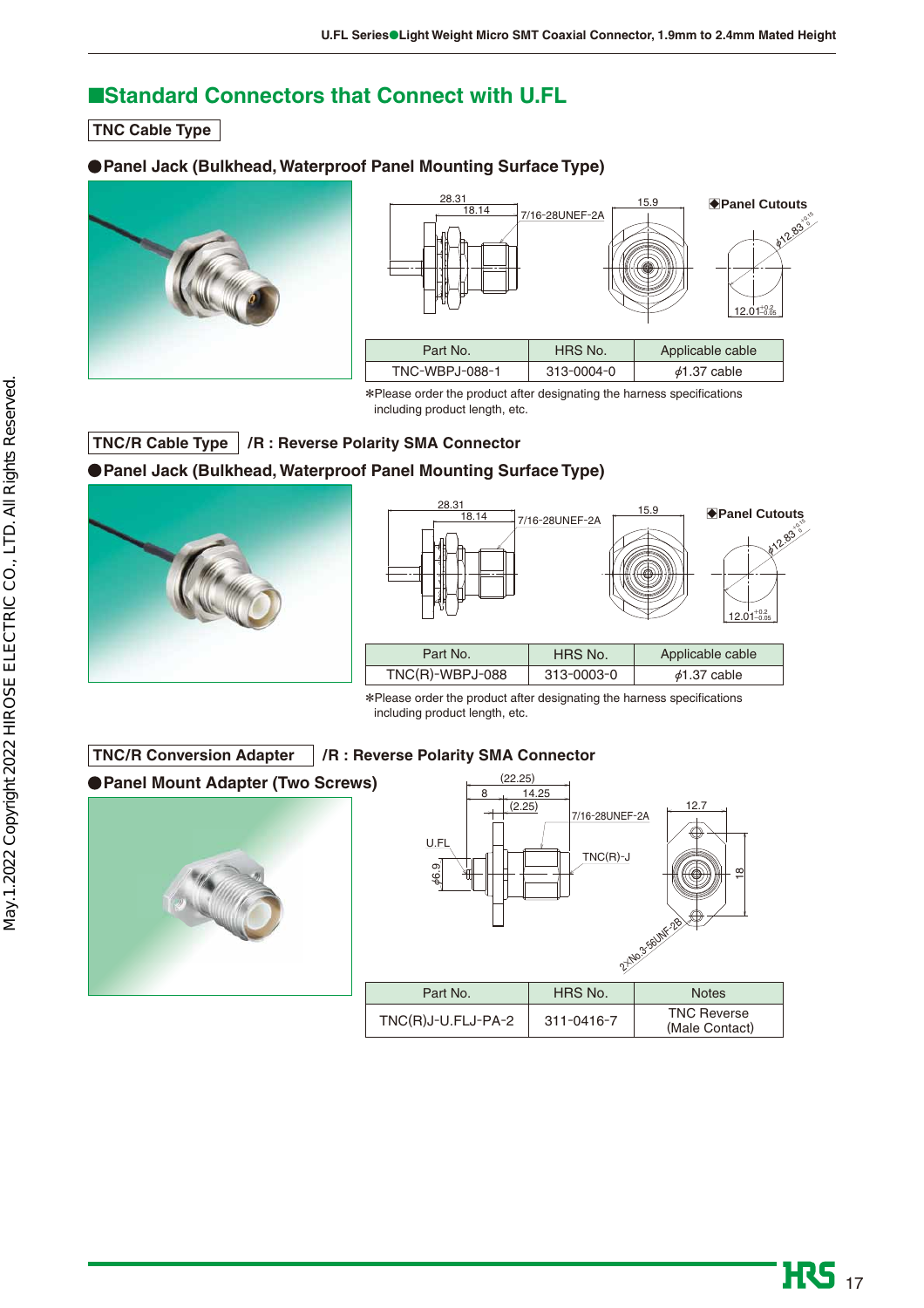#### **SMA Conversion Adapter**

**Panel Mount Adapter (Four Screws)** Note : Please avoid mating with the U.FL(A) plug.





**Panel Mount Adapter (Two Screws)**



(Female Contact)

## **Panel Mount Adapter (Bulkhead)**



### **PCB Mount Adapter**



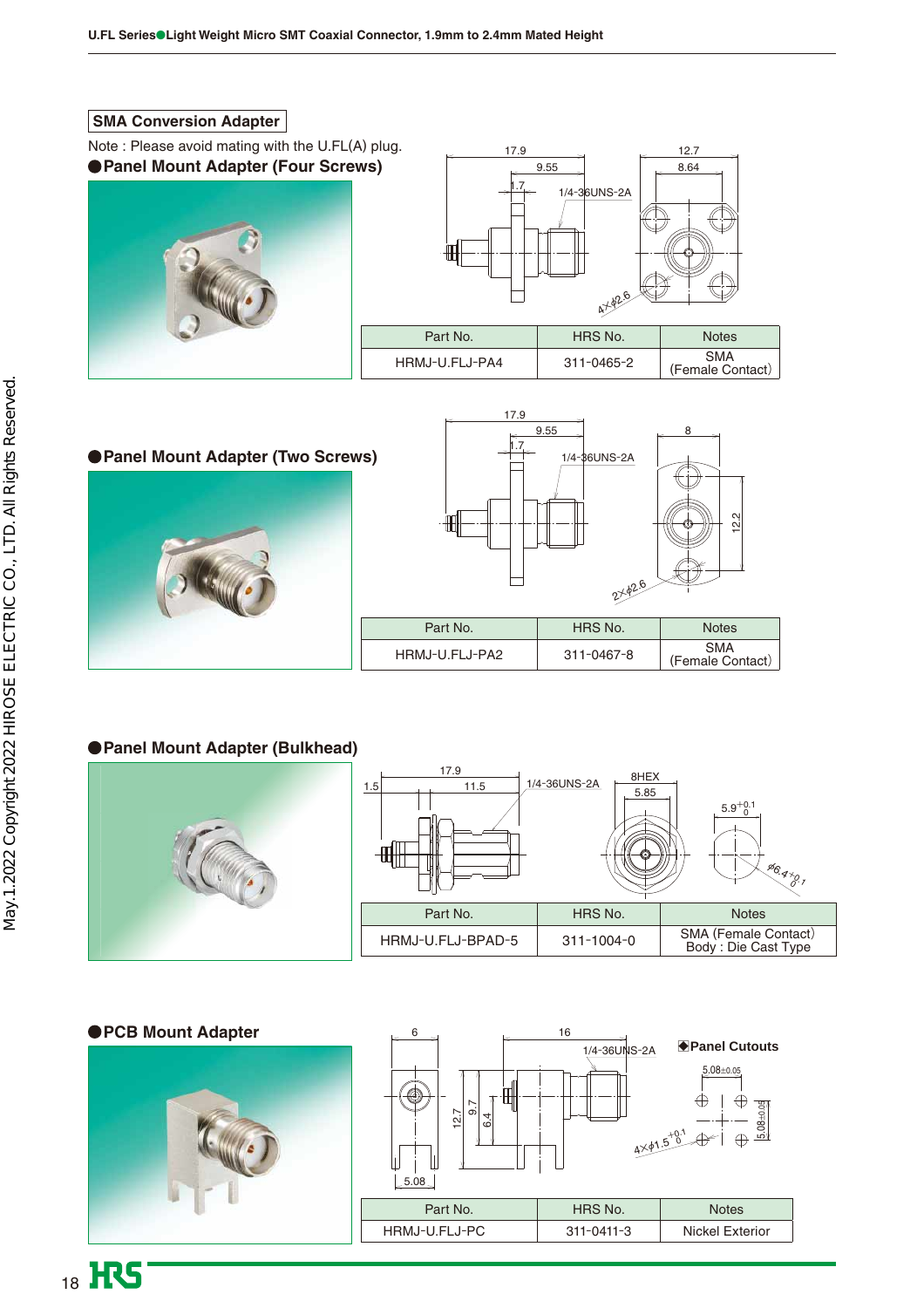### **SMA/R Conversion Adapter R : Reverse Polarity SMA Connector**

 $\overline{\phantom{a}}$ 

**Panel Mount Adapter (Four Screws)** Note : Please avoid mating with the U.FL(A) plug.





| Part No.          | HRS No.    | <b>Notes</b>                           |
|-------------------|------------|----------------------------------------|
| SMA(R)J-U.FLJ-PA4 | 311-0466-5 | Reverse Polarity SMA<br>(Male Contact) |

17.9

8 9.55 **Panel Mount Adapter (Two Screws)** 1.7 1/4-36UNS-2A 12.2 佃 2<del>×</del>02.6 Part No. | HRS No. | Notes SMA(R)J-U.FLJ-PA2 311-0468-0 Reverse Polarity SMA (Male Contact)